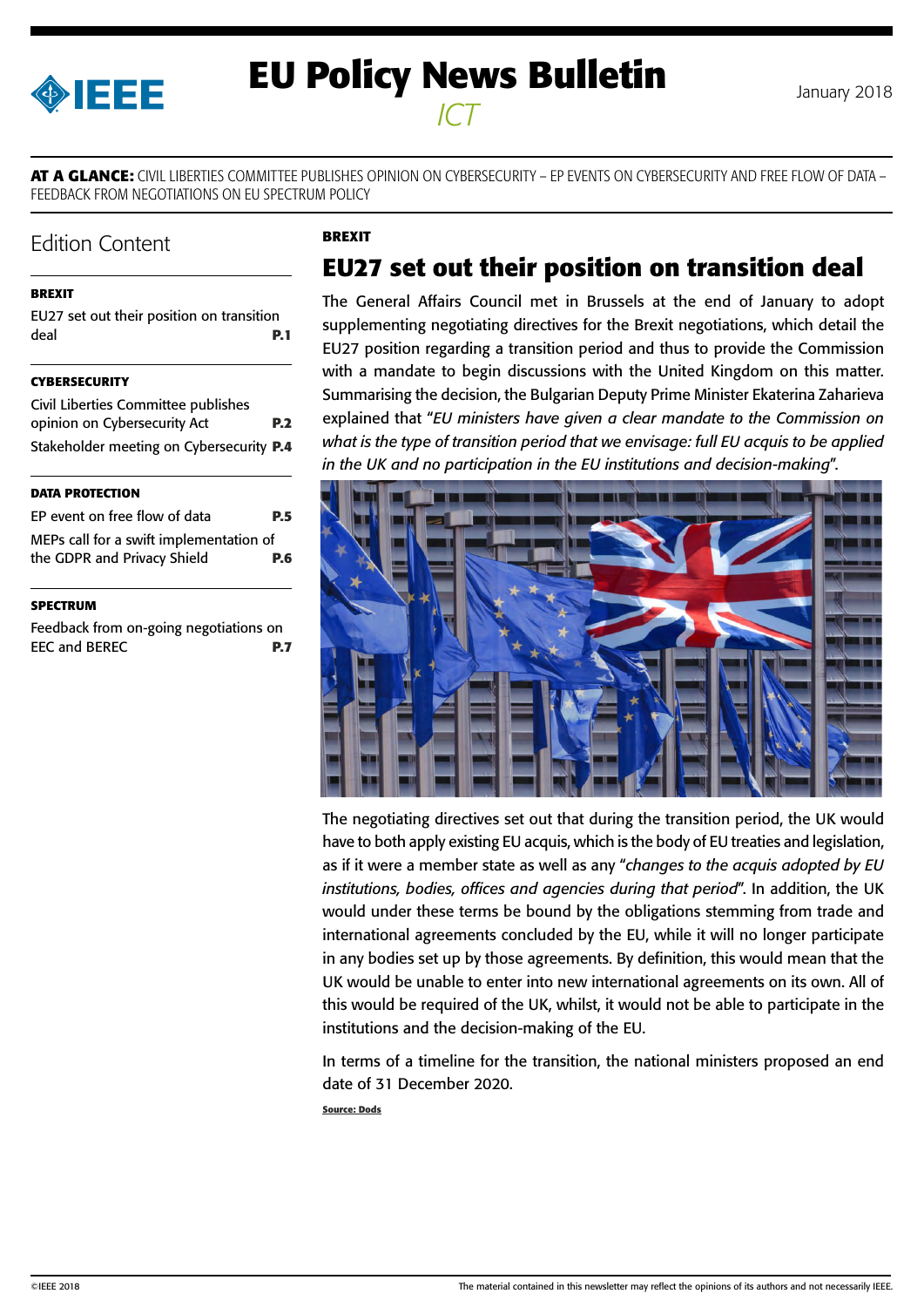## <span id="page-1-0"></span>**[BREXIT](#page-0-0)**

[EU27 set out their position on transition](#page-0-0)  [deal](#page-0-0) **P.1**

## **CYBERSECURITY**

| Civil Liberties Committee publishes      |            |
|------------------------------------------|------------|
| opinion on Cybersecurity Act             | <b>P.2</b> |
| Stakeholder meeting on Cybersecurity P.4 |            |

### **[DATA PROTECTION](#page-4-0)**

| EP event on free flow of data           | <b>P.5</b> |
|-----------------------------------------|------------|
| MEPs call for a swift implementation of |            |
| the GDPR and Privacy Shield             | P.6        |
|                                         |            |

### **[SPECTRUM](#page-6-0)**

[Feedback from on-going negotiations on](#page-6-0)  [EEC and BEREC](#page-6-0) **P.7**

#### CYRERSECURITY

# **Civil Liberties Committee publishes opinion on Cybersecurity Act**



The European Parliament Committee on Civil Liberties, Justice and Home Affairs (LIBE) has [published](http://www.europarl.europa.eu/sides/getDoc.do?type=COMPARL&reference=PE-615.394&format=PDF&language=EN&secondRef=01) its draft opinion on the Cybersecurity Act. Drafted by Rapporteur for Opinion Jan Philipp Albrecht, this document includes his proposals for amendments to the Cybersecurity Act. In his draft opinion Mr Albrecht focuses on the following topics:

- • **Fundamental rights:** the rapporteur notes that insecure systems can lead to data breaches or identity fraud resulting in real harm and distress
- **Fights against cybercrime:** the rapporteur calls for outreach and public education campaigns, as some forms of online crimes are based on abuse of trust, which IT security measures cannot cancel.
- • **Democracy and the rule of law:** there is a risk for democracy as a result of attacks against IT systems by state and non-state actors through interference in free and fair elections.

Mr Albrecht thus proposes amendments to strengthen the proposed role for ENIS, whose role should include:

- Play a stronger role in promoting adoption by all actors of the European Information Society of preventive strong privacy enhancing technologies and IT security measures
- Propose policies establishing clear responsibilities and liabilities for stakeholders taking part in ICT ecosystems, where failure to act could result in severe impacts (environmental, financial, economic etc.)
- Propose clear and mandatory baseline IT security requirements, in consultation with IT security experts
- Propose an IT security certification scheme allowing ICT vendors to increase the transparency for the consumer about upgradability and software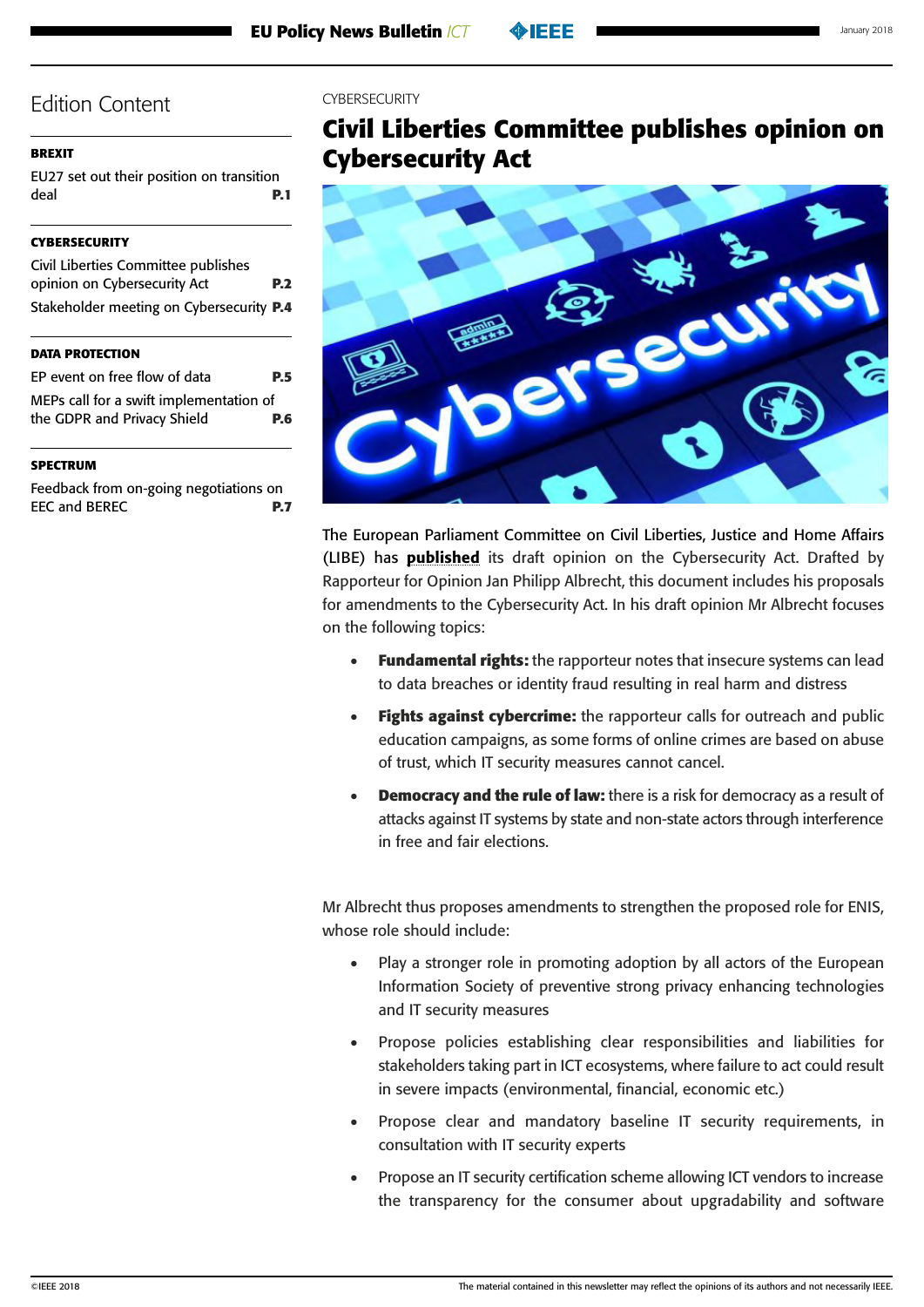## **[BREXIT](#page-0-0)**

[EU27 set out their position on transition](#page-0-0)  [deal](#page-0-0) **P.1**

# **[CYBERSECURITY](#page-1-0)**

| Civil Liberties Committee publishes      |            |
|------------------------------------------|------------|
| opinion on Cybersecurity Act             | <b>P.2</b> |
| Stakeholder meeting on Cybersecurity P.4 |            |

## **[DATA PROTECTION](#page-4-0)**

| EP event on free flow of data           | <b>P.5</b> |
|-----------------------------------------|------------|
| MEPs call for a swift implementation of |            |
| the GDPR and Privacy Shield             | <b>P.6</b> |
|                                         |            |

## **[SPECTRUM](#page-6-0)**

[Feedback from on-going negotiations on](#page-6-0)  [EEC and BEREC](#page-6-0) **P.7** support time. Such a certification scheme needs to be dynamic as security is a process that needs constant improvement

- • Conduct regular IT audits of MS critical infrastructure, upon invitation by Union institutions, bodies, offices and agencies
- • Launch a long-term EU-IT security project
- Report IT security vulnerabilities that are not yet publicly known to manufacturers.

The Industry and Internal Market committees will play a key role in drafting the Parliament's position on this Act and the deadline for submitting amendments is 27<sup>th</sup> February.

**Source: Dods + Interel**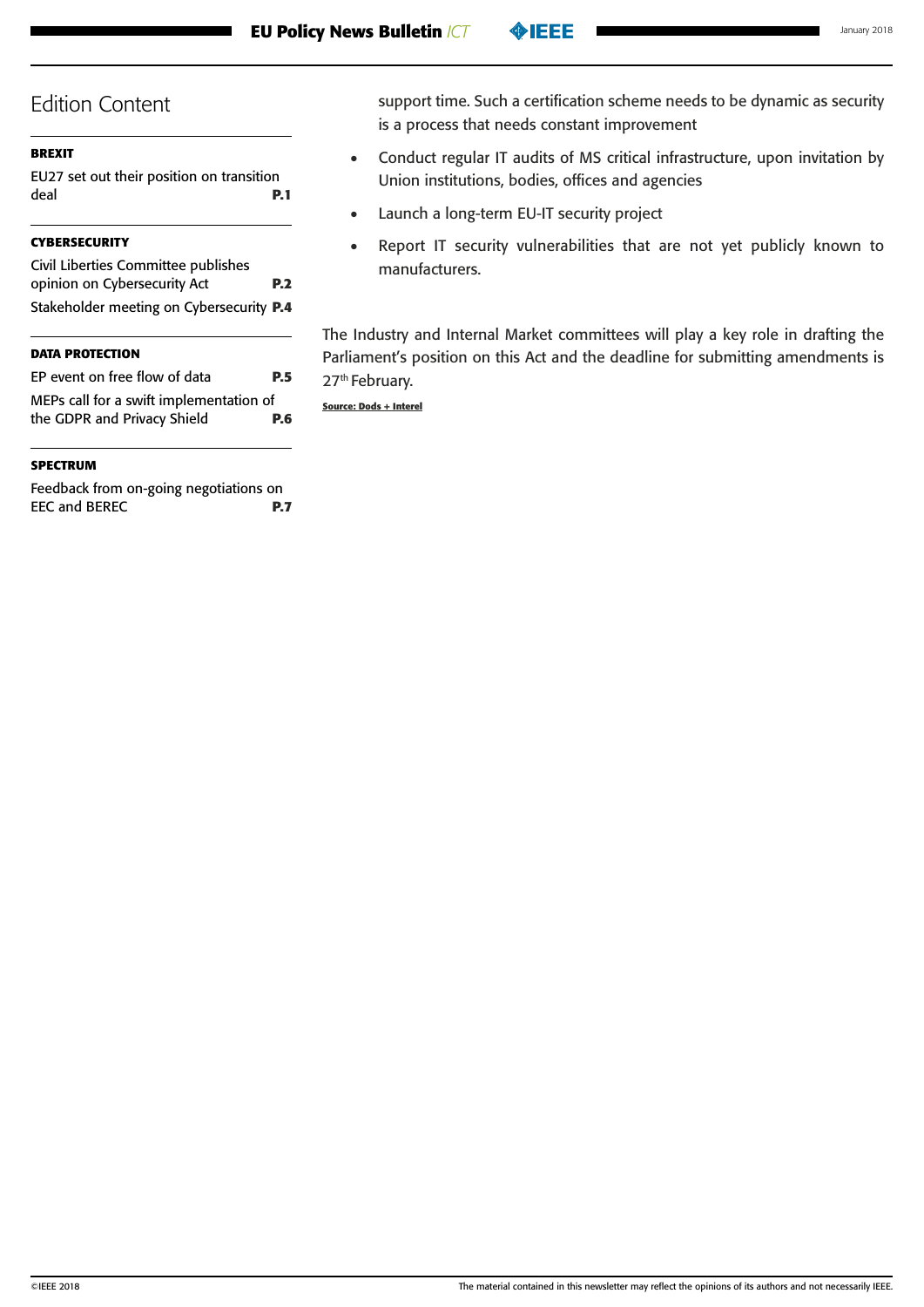## <span id="page-3-0"></span>**[BREXIT](#page-0-0)**

[EU27 set out their position on transition](#page-0-0)  [deal](#page-0-0) **P.1**

# **[CYBERSECURITY](#page-1-0)**

| Civil Liberties Committee publishes      |            |
|------------------------------------------|------------|
| opinion on Cybersecurity Act             | <b>P.2</b> |
| Stakeholder meeting on Cybersecurity P.4 |            |

## **[DATA PROTECTION](#page-4-0)**

| EP event on free flow of data           | <b>P.5</b> |
|-----------------------------------------|------------|
| MEPs call for a swift implementation of |            |
| the GDPR and Privacy Shield             | <b>P.6</b> |
|                                         |            |

## **[SPECTRUM](#page-6-0)**

[Feedback from on-going negotiations on](#page-6-0)  [EEC and BEREC](#page-6-0) **P.7**

# **Stakeholder meeting on Cybersecurity**

On 9 January a stakeholder meeting was organised by MEP Pavel Telicka, the shadow rapporteur on ENISA/Cyber security certification Regulation. The meeting brought together around 30 participants who were invited to share their positions on the draft Regulation.

MEP Telicka stressed that the MEPs are still on the learning curve, as the work on the proposal is still in an initial stage. We hereby also share the timetable for the Parliament's review process:

- 23 January presentation by the European Commission in the Industry Committee
- 21 February consideration of the draft report
- 27 February deadline for amendments
- 19 June vote

Most of stakeholders agreed that the proposal generally goes in the right direction although some improvements are needed. The main points raised were:

- Focus on international standards
- "criticality" and risk-based approach in selecting categories of products and services for which certification schemes should be created
- Industry/stakeholders involvement in the process of development of future certification schemes
- Harmonised approach to the implementation of the Regulation in different Member States
- The need for evaluation of conformity assessment bodies, to make sure that they have the right expertise and equipment – some stakeholder suggested that this should be done through an audit by a group of experts led by ENISA
- There were divergent views on whether ENISA should create a black list of products and companies that do not comply and apply sanctions where necessary – e.g. BusinessEurope is against this idea because the scope of the Regulation is too broad. According to MEP Telicka, the level of underestimation of cyber threats in Europe is very high, that's why a stick is also needed, not only a carrot
- It is not clear who triggers the process of development of schemes according to the proposal, ENISA can't do it on its own, the request needs to come first from the Commission. Some stakeholders would like to see the role of the industry as an initiator of this process recognised in the Regulation

#### **Source: Interel**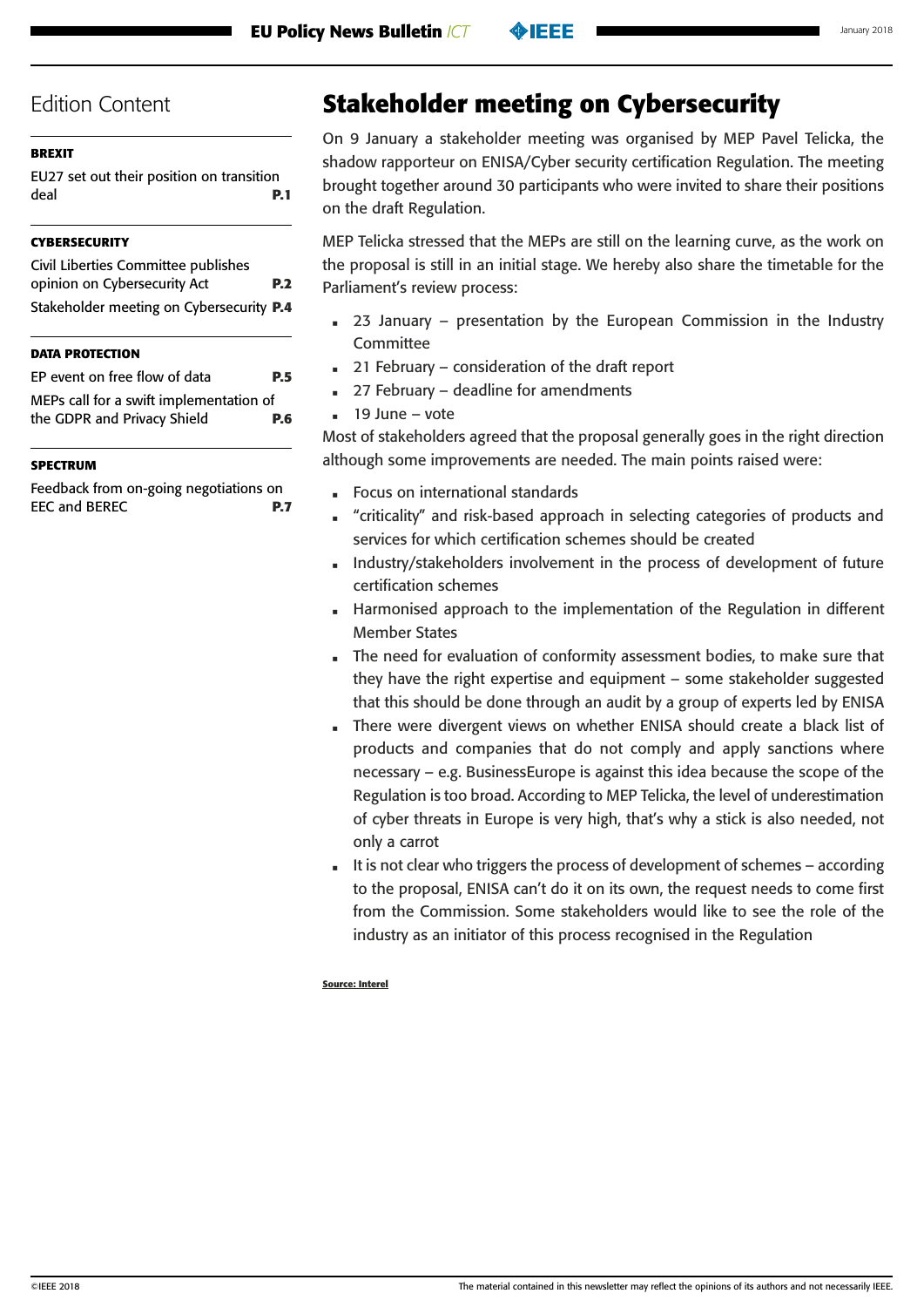#### <span id="page-4-0"></span>**[BREXIT](#page-0-0)**

[EU27 set out their position on transition](#page-0-0)  [deal](#page-0-0) **P.1**

#### **[CYBERSECURITY](#page-1-0)**

| Civil Liberties Committee publishes      |            |
|------------------------------------------|------------|
| opinion on Cybersecurity Act             | <b>P.2</b> |
| Stakeholder meeting on Cybersecurity P.4 |            |

#### **DATA PROTECTION**

| EP event on free flow of data           | <b>P.5</b> |
|-----------------------------------------|------------|
| MEPs call for a swift implementation of |            |
| the GDPR and Privacy Shield             | P.6        |

#### **[SPECTRUM](#page-6-0)**

[Feedback from on-going negotiations on](#page-6-0)  [EEC and BEREC](#page-6-0) **P.7**

#### DATA PROTECTION

# **EP event on free flow of data**



Interel attended a European Parliament event on free flow of data, chaired by Dita Charanzova MEP (ALDE, Czech Republic) and Shadow Rapporteur on the proposal, with a keynote by Commissioner for the Digital Economy and Society Mariya Gabriel. The key takes were that the free flow of data proposal has broad support across a wide spectrum of actors (Governments, industry etc.) and there is strong political impetus behind a swift adoption. However, some concerns remain over the definition of exceptions to free data flows and agreeing on which rules (GDPR or non-personal data) to apply in cases of mixed data sets.

Other key points raised include:

## **Dita Charanzova MEP (ALDE, Czech Republic), Shadow Rapporteur on free flow of non-personal data proposal**

- Reiterated that free flow of data is the "5th freedom"
- Noted the EP will try to speed up the adoption process

### **Mariya Gabriel, Commissioner for Digital Economy and Society**

- Called for a fight against data protectionism, which can undermine the Single Market
- Outlined benefits of proposed regulation
	- no burden for businesses, only for Member States
	- regulation made up of 10 simple articles
	- does not create any issues with the GDPR
- Noted that an EC study, due to be released soon, shows that 75% of public data on the cloud are held by two operators. This is due to current difficulties with porting.
- Responded to a question by Ms Charanzova on whether the regulation means that Member States will impose security requirements, by stating that MS are given room to manoeuvre. Some MS are very cautious, but it is important to understand that data localisation does not equal data security.
- MEPs Henna Virkkunen (EPP, Finland) and Sean Kelly (EPP, Ireland) voiced concerns over exceptions and whether there are any significant European operators in the cloud sphere.

 **Source: Interel**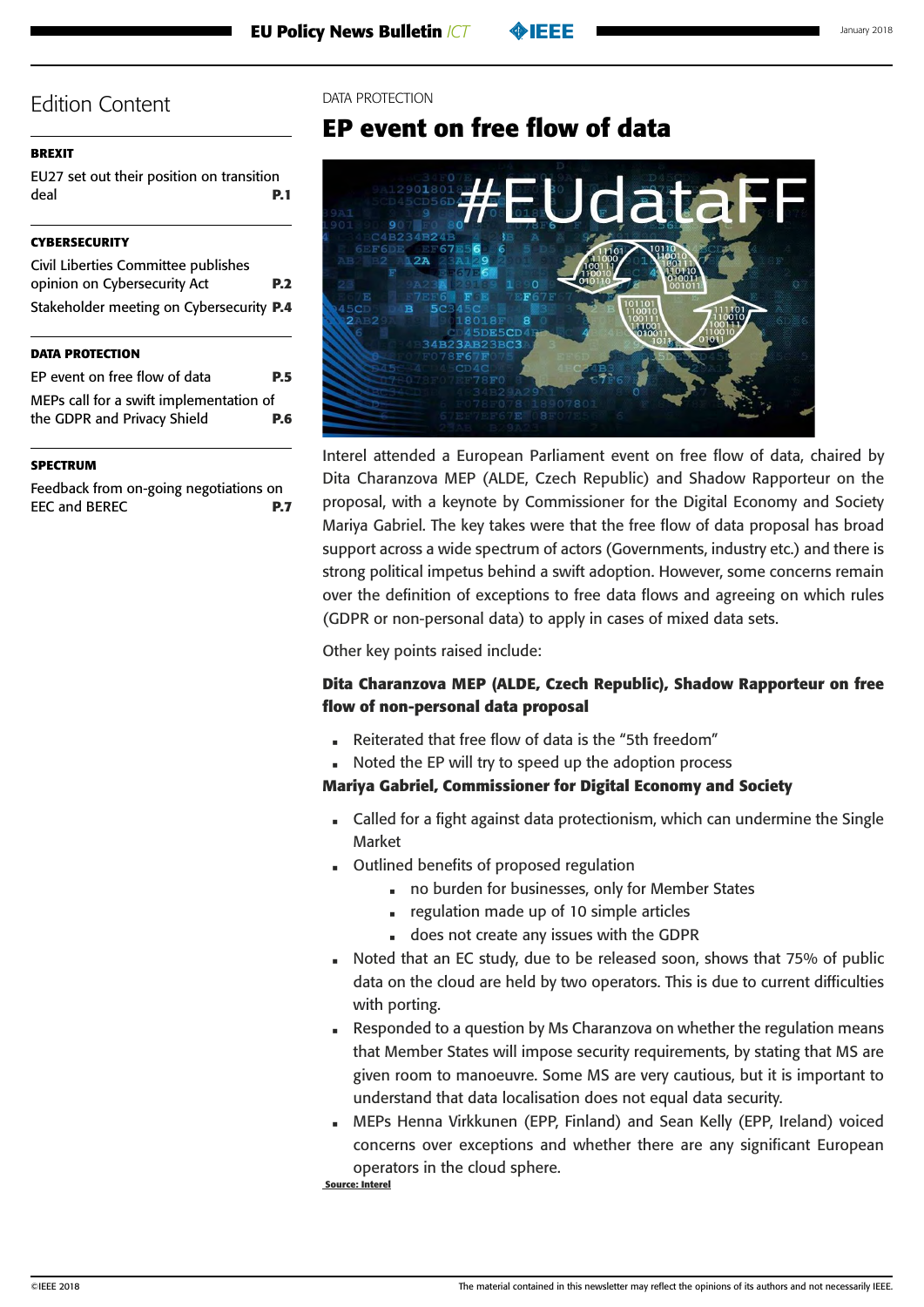#### <span id="page-5-0"></span>**[BREXIT](#page-0-0)**

[EU27 set out their position on transition](#page-0-0)  [deal](#page-0-0) **P.1**

#### **[CYBERSECURITY](#page-1-0)**

[Civil Liberties Committee publishes](#page-1-0)  [opinion on Cybersecurity Act](#page-1-0) **P.2** [Stakeholder meeting on Cybersecurity](#page-3-0) **P.4**

#### **[DATA PROTECTION](#page-4-0)**

| EP event on free flow of data           | <b>P.5</b> |
|-----------------------------------------|------------|
| MEPs call for a swift implementation of |            |
| the GDPR and Privacy Shield             | P.6        |
|                                         |            |

#### **[SPECTRUM](#page-6-0)**

[Feedback from on-going negotiations on](#page-6-0)  [EEC and BEREC](#page-6-0) **P.7**

# **MEPs call for a swift implementation of the GDPR and Privacy Shield**

On Monday 29 January, Isabelle Falque-Pierrotin, Chairwoman of the Article 29 Working Party (i.e. EU data protection authorities) delivered a presentation on the implementation of the GDPR and Privacy Shield within the European Parliament's Civil Liberties (LIBE) Committee. This was followed by an exchange of views with LIBE members.

### **Executive summary:**

Both the WP29 Chairwoman and MEPs attending the debate underlined the slow implementation of the GDPR by EU countries whereas the deadline is set for 25th May 2018. Moreover, all speakers criticised the slow implementation of commitments by U.S. authorities to improve the Privacy Shield. Commissioner Jourova underlined yesterday in the press that "her patience was wearing in", another comment reflecting the deterioration of relations and the lack of trust between the European Commission and the Trump Administration.

#### **GDPR:**

Falque-Pierrotin emphasised the WP29 will publish its own guidelines on GDPR implementation in May 2018, while the Commission already published its **[guidance](http://europa.eu/rapid/press-release_IP-18-386_en.htm)** on 24th January. The data portability right will enable emerging players to compete with incumbents, she said, adding this will address the lock-in effect.

#### **Privacy Shield:**

The WP29 Chairman called on the Trump Administration to quickly appoint the Ombudsperson tasked with treating EU citizens' complaints over U.S. intelligence services' use of their data within the U.S. Department of State. MEPs also warned against the risk that would pose the forthcoming U.S. Supreme Court ruling in the Microsoft case for international data flows if it were to rule in favour of extraterritoriality of U.S. law to access data stored overseas.

**Source: Interel**